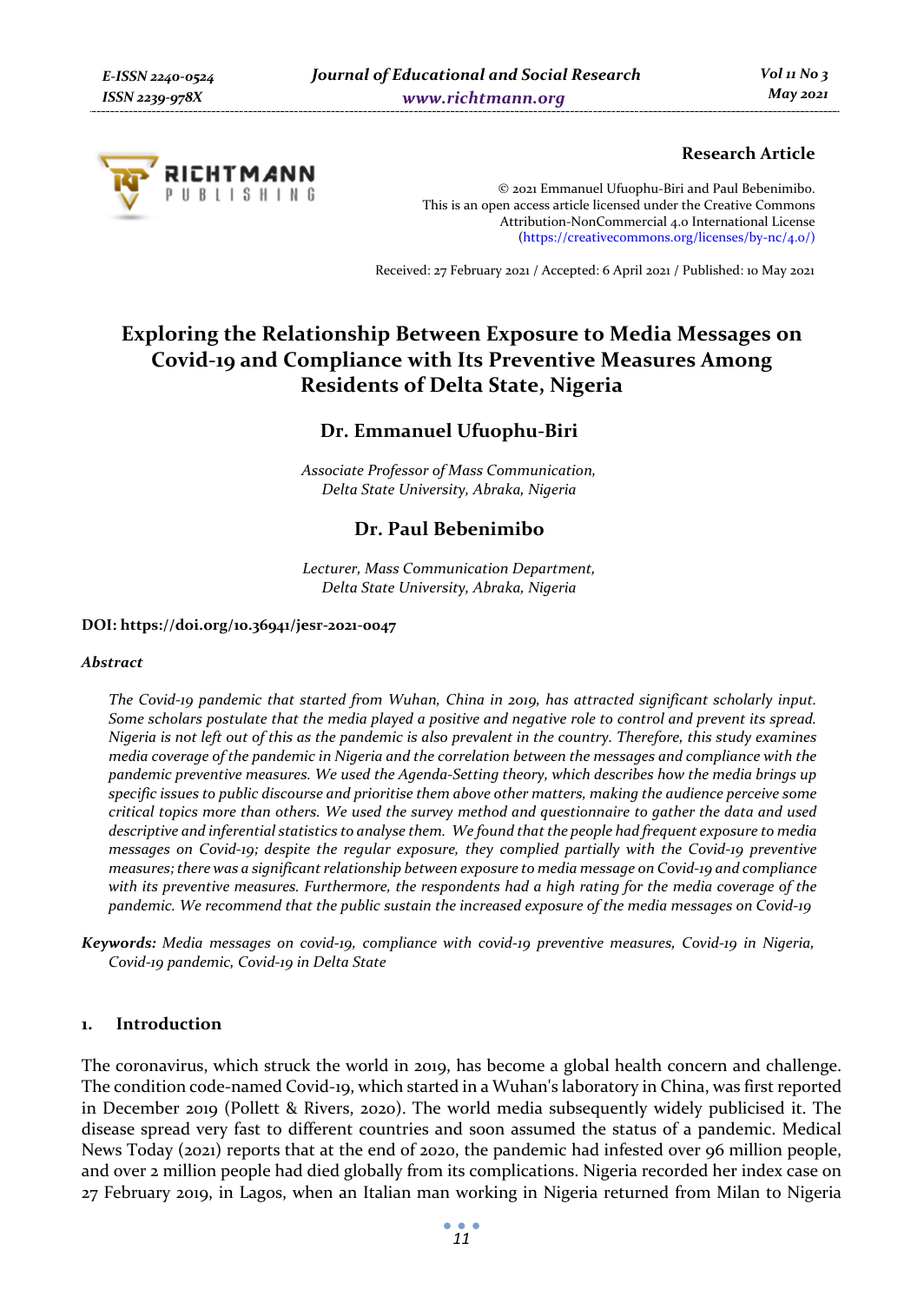*E-ISSN 2240-0524 ISSN 2239-978X*

through the Murtala Mohammed International in Lagos (Smith, Smith & Ajayi, 2020). Soon afterwards, the pandemic spread through the entire country, and Lagos became the epicentre. In the second quarter of 2020, the federal government and the different state governments declared a total lockdown across the country.

The mass media rose to the challenge of massively reporting the pandemic to create awareness and prevent its spread. The frequent media reportage of the pandemic made it one of the major news items in mainstream media and social media. Thus, people had regular exposure to media reports on the pandemic (Nwakpu, Ezemu & Ogbodo, 2020). Scholars such as Casero-Ripollés (2020) and Genver & Ezeah (2020) posit that the media created awareness about the pandemic through frequent reportage and analysis. Concerning Nigeria's case, the mass media provided solutions and suggestions on curtailing the disease's spread. For instance, in Nigeria, Nwakpu, Ezemu & Ogbodo (2020) found that the people patronised the mass media extensively to get information and directions on the pandemic. They submit that the media helped government and health authorities disseminate information on controlling and preventing the pandemic's spread in Nigeria

One significant role of the media during a disease outbreak is to influence the public's attitude, perception, and behaviour to adopt the right measure to prevent them from contracting the disease and preventing the disease's spread. Findings by Adekun & Adnam (2016) and Ufuophu-Biri (2017) reveal that Nigeria's mass media have always helped through their reportage to prevent the spread of diseases. They assert that the media demonstrated this role during the Ebola disease outbreak in 2014. During the Ebola outbreak, the mass media influenced the public to believe information about the disease and to comply with the measures adopted to control, manage, and prevent its spread.

In respect of the current pandemic, Gever & Ezeah (2020) found that Nigeria's mass media has played enormous roles in managing its Covid-19 crisis. The members of the public frequently accessed information about the pandemic through the media. Corroborating Gever and Ezeah's finding, Smith et al. (2020) discloses that the Nigerian media facilitated the massive dissemination of information by government and health authorities to prevent the disease's spread. The messages included wearing a face mask, hand washing, social distancing, avoiding crowded places, staying in-door, practising good respiratory hygiene, reporting to designated hospitals of a person suspected of having contracted the disease, avoiding handshakes and obeying all other protocols on the pandemic.

Despite the mass media's role in curtailing the spread, some scholars postulate that the media also played a negative role in causing panic and spreading fake news about the pandemic. Such scholars include Hartley & Khuong (2020), Tasnim, Hossain & Mazumder (2020). They posit that the mass media propagated fallacies, misinformation, and myths about the Covid-19 pandemic and caused panic among the public and spread fake news about the pandemic. Similarly, Smith et al. (2020), Casero-Ripollés (2020), Mourad, Srour, Harmanani, Jenainati & Arafeh (2020) found that the mass media, especially the social media, disseminated misinformation about the Covid-19 pandemic. As a result, some people received fearsome information on the pandemic through the social mass media.

Waszak, Kasprzycka-Waszak & Kubanek (2018) found that fallacious reports created severe fear about any pandemic instead of providing hope and direction. Similarly, scholars including Sommariva, Vamos, Mantzarlis, Đào & Tyson (2018); Fung, Fu, Chan, Chan, Cheung & Abraham (2016) & Waszak et al. (2018) found the spread of misinformation about disease outbreaks contributes to its widespread. Zheng, Goh & Wen (2020) observe that some mass media organisations disseminated conflicting information about the Covid-19 pandemic to the extent many people were confused about the right information.

Meanwhile, some studies have suggested no relationship between the pandemic's adequate media coverage and compliance with its prevention protocols. For instance, Paykani, Zimet, Esmaeili, Khajedaluee & Khajedaluee (2020) studied how people complied with the stay–at–home in Iran. They found that many people did not abide by the guidelines and measures on preventing the Covid-19 pandemic. In a similar study, Huynh (2020) found that people had different perceptions of the pandemic's mass media messages. The perception affected their compliance with preventive measures on the pandemic as disseminated through the media. Many people also questioned the authenticity of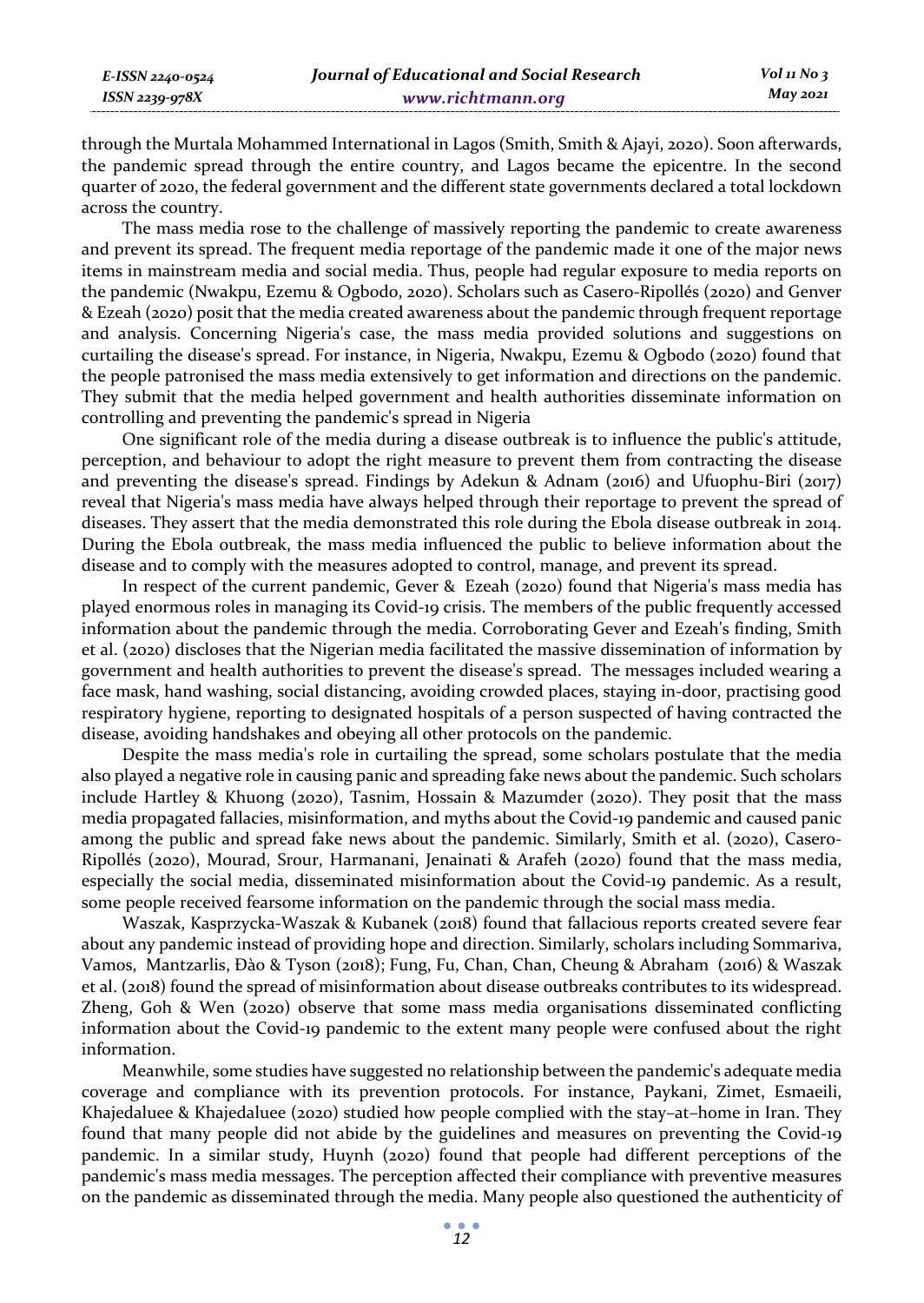some of the messages. As a result, many people did not comply voluntarily with some necessary measures such as wearing face masks, keeping social distance, washing hands, and sanitising them. The findings of Amzat,Aminu, Kolo,Akinyele, Ogundairo,& Danjibo (2020) on response to the Covid-19 pandemic in Nigeria generally indicated low compliance by members of the public.

Thus, this work aims to examine exposure to media message on Covid-19 and compliance with measures to prevent its spread as contained in the media messages; and the public rating of the pandemic's media coverage.

## **2. Research Questions**

*E-ISSN 2240-0524 ISSN 2239-978X*

We used the following research questions to interrogate the study:

- (1) How frequently were residents of urban areas in Delta State exposed to the mass media messages on Covid-19?
- (2) What is their compliance level with the Covid-19 preventive measures as disseminated by the media?
- (3) What is their rating of the media coverage of the Covid-19 pandemic in Nigeria?

### **3. Hypothesis**

We formulated the following hypothesis to test the relationship between exposure to media messages on Covid – 19 and compliance to the prevention protocols

1. There is no significant correlation between exposure to media messages on Covid-19 and compliance with its preventive measures among the resident of Delta State, Nigeria.

#### **4. Theoretical Framework**

We adopted the *Agenda Setting* theory for this study. The theory explains the mass media's capability to influence the audience attention on issues of public interest. The theory is concerned with the emphasis the mass media place on topical issues of general interest and how they raise public discourse. It describes the mass media activities in playing up a particular topic to public prominence and influencing public discourse.

Folarin (2001) postulates that the theory is motivated by media bias on specific issues. When the mass media publish or broadcast certain subjects frequently, such matters remain on the agenda for public discourse. The audience thus regards the issues as topical and discusses them often. Once the mass media discontinue publishing such cases, they soon disappear from the public space of discourse. The public discourse then shifts to other current issues that the media put on the agenda. Folarin (2001) thus posits that the media greatly determine what the audience discusses as a general topic of public interest at a particular time.

Max McCombs and Donald Shaw, who developed the theory from their study of the 1968 American presidential election, postulate that the media possess enormous power to influence what the audience should think about rather than what the audience thinks. Another aspect of the theory is that the media create awareness of issues, prioritise a particular subject, excite it to public importance, and become public discourse. Consequently, the public tends perceives such a matter as more relevant than other topics. The theory is significant because the study is concerned with exposure to media messages on the Covid-19 pandemic and the influence on reaction to Covid -19 protocols.

#### **5. Literature Review**

The Covid-19 pandemic that affected different countries worldwide has attracted significant attention and coverage by the mass media. The mass media reported the Covid-19 pandemic through straight news reports, opinion articles, news analysis, interviews (Smith et al. 2020). The social media also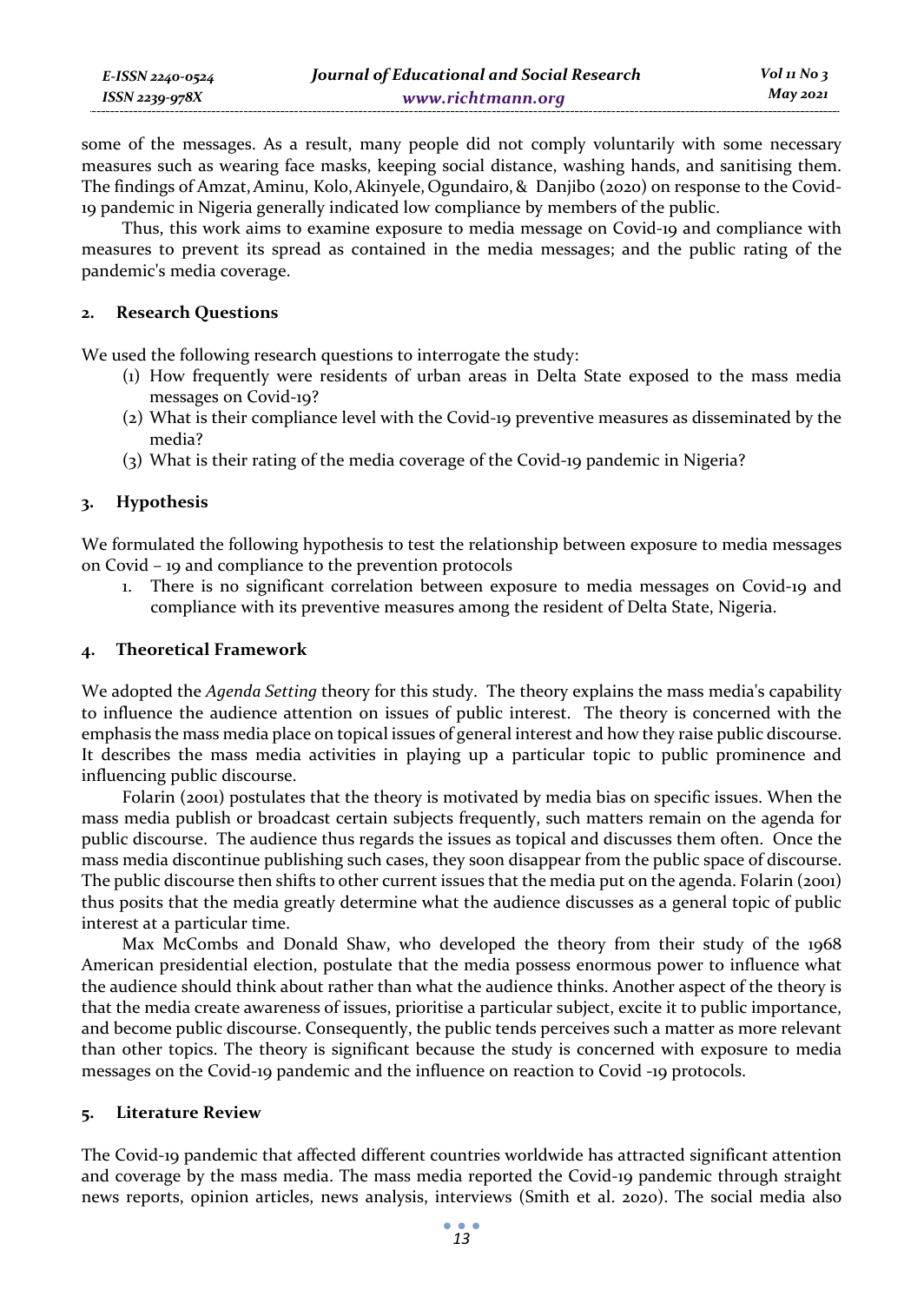carried a massive volume of information on the Covid-19 pandemic (Obi-Ani, Anikwenze & Isiani, 2020).

The mass media usually play a substantial role during the outbreak of any disease. In this regard, Collinson, Khan & Heffernan (2015) assert that the media provide health information to the public on preventing the spread of diseases.

Corroborating the above assertions, Elmahdawy, Elsisi, Carapinha, Lamorde, Habib, Agyie-Baffour, Soualmi, Ragab, Udezi, Usifoh & Usifoh (2017) observe that inadequate media coverage of disease could increase its spread. They cite the handling of the outbreak of the Ebola outbreak in some African countries in 2014. They disclose that an inadequate information-sharing system worked against the effective control and management of the Ebola disease. Insufficient information could, therefore, lead to disbelief in the existence of the condition. Similarly, Adebowale (2020) explains that lack of information dissemination hampers management and disease control.

As to the role the mass media played in preventing the spread of Covid-19 in Nigeria, Obi-Ani et al. (2020) found that both the mainstream media and social media created significant awareness of the Covid-19 pandemic in Nigeria. Their finding indicated that the country's National Centre for Disease Control (NCDC) and other relevant government institutions used the mass media to enlighten the public about the disease and persuade the public to take the right measures to avoid the spread of Covid-19. They also found that apart from the NCDC, the Presidential Task Force on the Covid-19 pandemic in Nigeria and the different states' ministries of health provided information online to help the public control and prevent the spread of Covid-19.

The findings of Togun (2020) deviate slightly from that of Obi-Ani et al. (2020). For instance, Togun found that though the mass media played a vital role in disseminating information on the Covid – 19 pandemic in Nigeria, some of them, especially the social media, propagated fake and inaccurate information about the pandemic. Though the NCDC also updates information on the pandemic online, especially on Twitter, Facebook and Instagram, many people still use social media to discredit such information, thus hampering compliance.

Paykani et al. (2020) found that many people in Iran did not comply with the government's guidelines for controlling and preventing the pandemic's spread because of its negative perception. Similar findings by Apuke & Omar (2021) showed that many people relied on fake information that emanated mostly from social media in Nigeria. Consequently, they did not comply significantly with the government's protocols on Covid - 19. Furthermore, the finding of Ladan, Haruna & Madu (2020) suggested a failure in official information dissemination in Nigeria, which aggravated the spread of fake information on the pandemic through social media and negatively affected compliance with preventive measures for the pandemic.

In another dimension, scholars including Hamzat & Otulugbu (2020), Casero-Ripollés (2020) and Mourad et al. (2020) found that some persons trivialised the pandemic on social media, which hurt compliance with preventative measures. Some people prescribed herbal remedies on the pandemic and used social media to propagate such prescriptions. Mourad et al. (2020) report that some people administered such herbal medications on themselves or family members and ignored the government prescribed protocols. While some people believe that the government manipulated information on the pandemic through the mainstream media, many other people relied on the mainstream media for news and guidelines on the Covid-19 pandemic. In the same way, some people relied on social media for information on the pandemic. As a result, there was no significant correlation between exposure to media messages on the pandemic and compliance with its prevention protocols.

Asnakew, Asrese & Andualem (2020) also found no significant relationship between exposure to mass media information on Covid-19 and compliance with its preventive measures in Ethiopia. Their finding suggested that Ethiopian people had sufficient exposure to television messages on the pandemic, but the level of compliance was not commensurate with the exposure. A similar study on Ethiopia's Amhara region, Asemahagn (2020), found no significant correlation between exposure to media information on Covid-19 and compliance with its preventive measures. Also, Austrian, Pinchoff & Tidwell, et al. (2020) found high exposure to information on Covid – 19 in Kenya. Still, there was no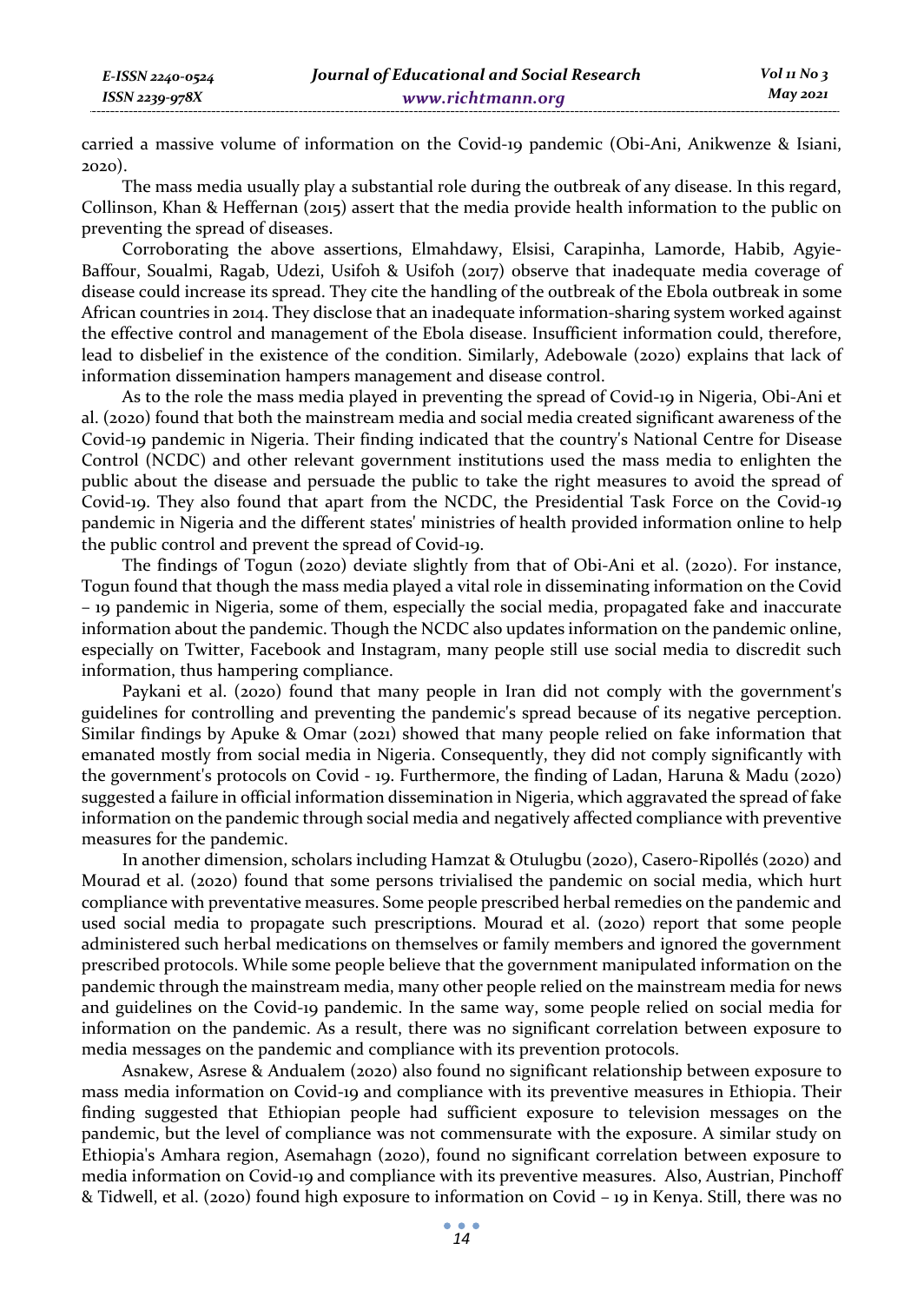| E-ISSN 2240-0524 | Journal of Educational and Social Research | $Vol_1N_0$ 3 |
|------------------|--------------------------------------------|--------------|
| ISSN 2239-978X   | www.richtmann.org                          | May 2021     |

significant corresponding compliance with the preventing measures in the country.

Okafor (2020) studied compliance with measures to prevent Covid – 19 in Nigeria universities and found a low level of compliance which the study despite significant awareness about the disease in the country. The finding suggests there is no meaningful correlation between media coverage of the pandemic and compliance with its preventive measures. Similarly, the discovery of Agusi, Ijoma, Nnochin, Njoku-Achu, Nwosuh & Meseko (2020) on compliance with Covid-19 protocols in Nigeria indicates low compliance. Their findings show that in some instances, the law enforcement agents were used to enforce compliance. Such enforcement resulted in fatalities in some places and snowballed into public protests and reprisal attacks, and mob action on law enforcement agents. The findings imply some people did not believe information on the Covid-19 as disseminated by the mass media and government.

Contrarily to the above findings, a study on the compliance with Covid-19 preventive measure in the United Kingdom by Atchison, Bowman, Vrinten, Redd, Pristerà, Eaton (2020) found a significant correlation between exposure to information on the pandemic and compliance with its preventive measures. Another study by Bruine de Bruin (2020) conducted in the United States of America indicated the respondents complied with the pandemic's preventive measures. The older adults were to comply more with the preventative measure. They were more afraid that they were more likely to contract the virus if they did not adhere adequately to the preventive measures.

#### **6. Methods and Materials**

The study covered urban areas of Delta State. We selected three cities from each of the three senatorial districts in the state. We sampled Sapele, Effurun and Ughelli from the Central Senatorial District; Asaba, Agbor and Ogwash – Uku; and Bomadi, Oleh and Koko from the South Senatorial District. We administered the questionnaire to 100 respondents in each of the selected cities. We, therefore, distributed a total of 900 copies of the questionnaire. We took cognisance of gender and age in the administration of the questionnaire. We administered the questionnaire to only adults of 18 years and above.

#### **7. Data Analysis and Presentation**

We retrieved 887 copies of the administered questionnaire, which represented a 98.55% return rate. We analysed the data using mean scores, standard deviation, charts and regression analysis.



*7.1 Research Question One: How frequently were residents in urban areas in Delta State exposed to the media messages on Covid-19?* 

As shown in figure 1 above, 86% (760) of the respondents said they were exposed every time to mass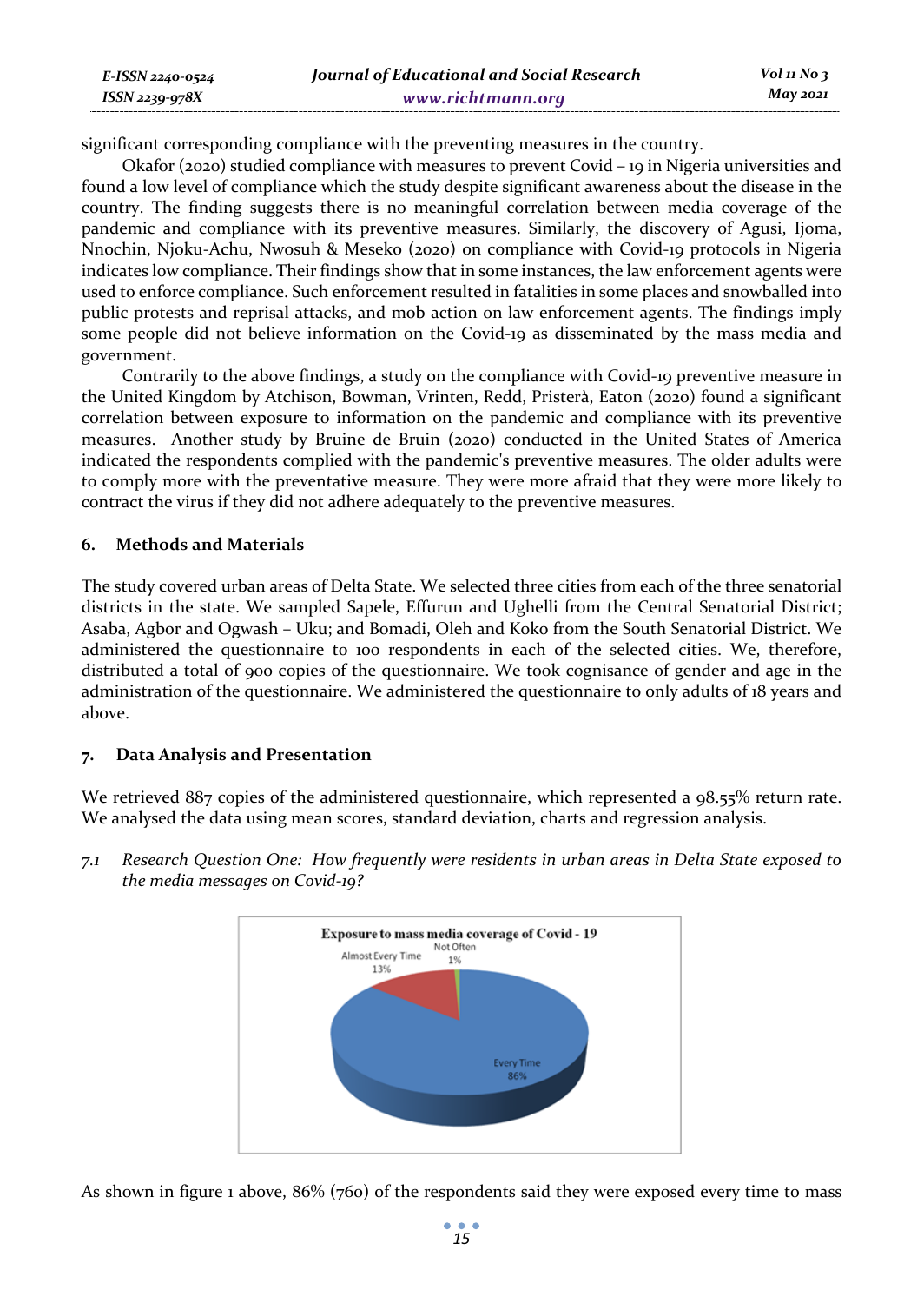media messages on Covid-19. 13% (120) reported they were exposed to the messages almost every time, while  $1\%$  (7) reported not being exposed often to the information. The mean value of 3.84 implies that, on average, most respondents are frequently exposed to mass media messages on Covid-19. The standard deviation (0 .37973) indicates that the observed values are clustered around the mean.

*7.2 Research question 2: What is the compliance level with the Covid-19 preventive measures as disseminated by the mass media?*



We ran a frequency test on the data and obtained a mean value of 2.22. This mean value implies that respondents complied partially with the Covid – 19 preventive measures on average. The standard deviation (0.534630) also means that the observed values are clustered around the mean. The result shows further that 590 (66.5%) respondents reported partial compliance,  $247 (27.8%)$  and 50 (5.6%) said they complied fully and did not comply, respectively.

*7.3 Research Question 3: What is the respondents' rating of the media coverage of the Covid-19 pandemic in Nigeria?* 



As indicated in the figure above, 856 (96.5%) rated the mass media coverage of the Covid-19 as high,  $25(2.8%)$  rated the reportage as average, while 6 (.7%) rated it low. The mean value of 2.95 implies that the average respondents' rating of mass of the Covid-19 pandemic is high. Also, the standard deviation (0.23144) is indicative of the values of the observation clustering around the mean.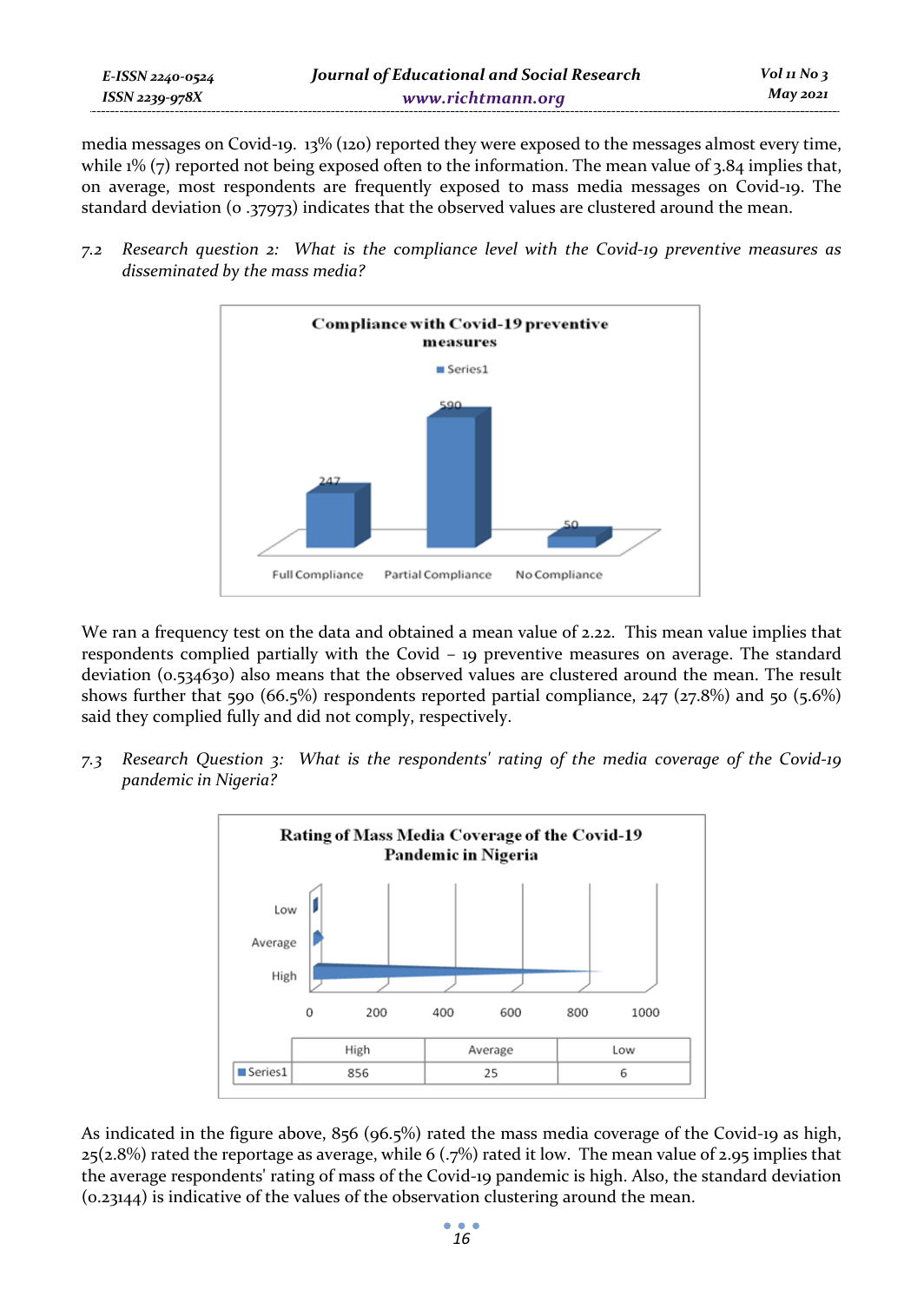*7.4 Hypothesis 1: There is no significant correlation between exposure to media messages on Covid – 19 and compliance with its preventive measures among the resident of Delta State, Nigeria* 

| Model      | Sum of Squares | df  | Mean Square |        | Sig.               | Durbin-Watson |
|------------|----------------|-----|-------------|--------|--------------------|---------------|
| Regression | 7.896          |     | 7.896       | 28.481 | 0.000 <sup>b</sup> |               |
| Residual   | 245.351        | 885 | .277        |        |                    |               |
| Total      | 253.247        | 886 |             |        |                    | 0.026         |

a. Dependent Variable: Compliance with Covid - 19 Preventive Measures

b. Predictors: (Constant), exposure to media coverage of Covid - 19

In testing the study's hypothesis, we analysed the respondents' data on the correlation between media exposure and compliance with Covid-19 preventive measures. We used the regression technique. The results are as presented in table 1 above. Accordingly, as shown in the table, F (Fcal) 's computed value is 28.481 with a corresponding p-value of 0.000. Since the F calculated of 28.481 is greater than the critical/table value (F tabulated =  $3.84$ ), we reject the null hypothesis. With a p-value of 0.000, we deem the result to be significant. Therefore, we conclude that there is a significant correlation between exposure to media and compliance with Covid-19 preventive measures.

# **8. Discussion of Findings**

The finding shows that the respondents had frequent exposure to media coverage of the Covid-19 pandemic. For instance, a total of 86% were exposed every time to the messages. Only 1% was not exposed regularly to the coverage. This finding implies that the people in urban areas of Delta State, Nigeria had adequate exposure to the mass media messages on the Covid-19. This result is in tandem with the findings of Nwakpu et al. (2020), Casero-Ripollés **(**2020), Gever and Ezeah (2020) and Smith et al. (2020). They found that the public had adequate and frequent exposure to media messages on the Covid-19 pandemic.

The result also shows that the respondents did not comply fully with the Covid-19 protocols. For instance, 27% of the respondents complied fully, and 66.5% complied. The implication is that there was an average compliance with the Covid-19 protocols in Delta State, Nigeria. This finding is in accord with those of Paykani et al. (2020), Amzat (2020), Nnama-Okechukwu (2020), Okafor (2020) and Agusi et al. (2020). They found that many people did not comply fully with the Covid-19 protocols. Meanwhile, the respondents rated the media coverage high. This result implies that Delta State residents regarded the mass media coverage of the pandemic as high. This finding is in tandem with those Casero-Ripollés **(**2020), Nwakpu et al. (2020) and Gever and Ezeah (2020), which indicated that many people commended the media coverage of the pandemic.

We also found a significant correlation between exposure to media messages on Covid-19 and compliance with its preventive measures among the urban resident of Delta State, Nigeria. The finding implies that sufficient exposure to media messages on Covid-19 translates into compliance with the preventive measures. The finding corroborates those of Atchison et al. (2020) & Bruine de Bruin (2020), who found a significant correlation between exposure to media messages and compliance with Covid-19 preventive measures. However, the finding deviates from those of Asnakew et al. (2020), Asemahagn (2020), Pinchoff et al. (2020), Okafor (2020), Agusi et al. (2020), which postulate that exposure to media messages on Covid-19 is not a significant correlate of compliance with its preventive measures.

# **9. Conclusion**

The research shows that the subjects had frequent exposure to media messages on Covid-19. Despite the regular exposure to information on the pandemic, they did not comply fully with the measures designed to prevent the disease's spread. The respondents also rated high the media coverage of the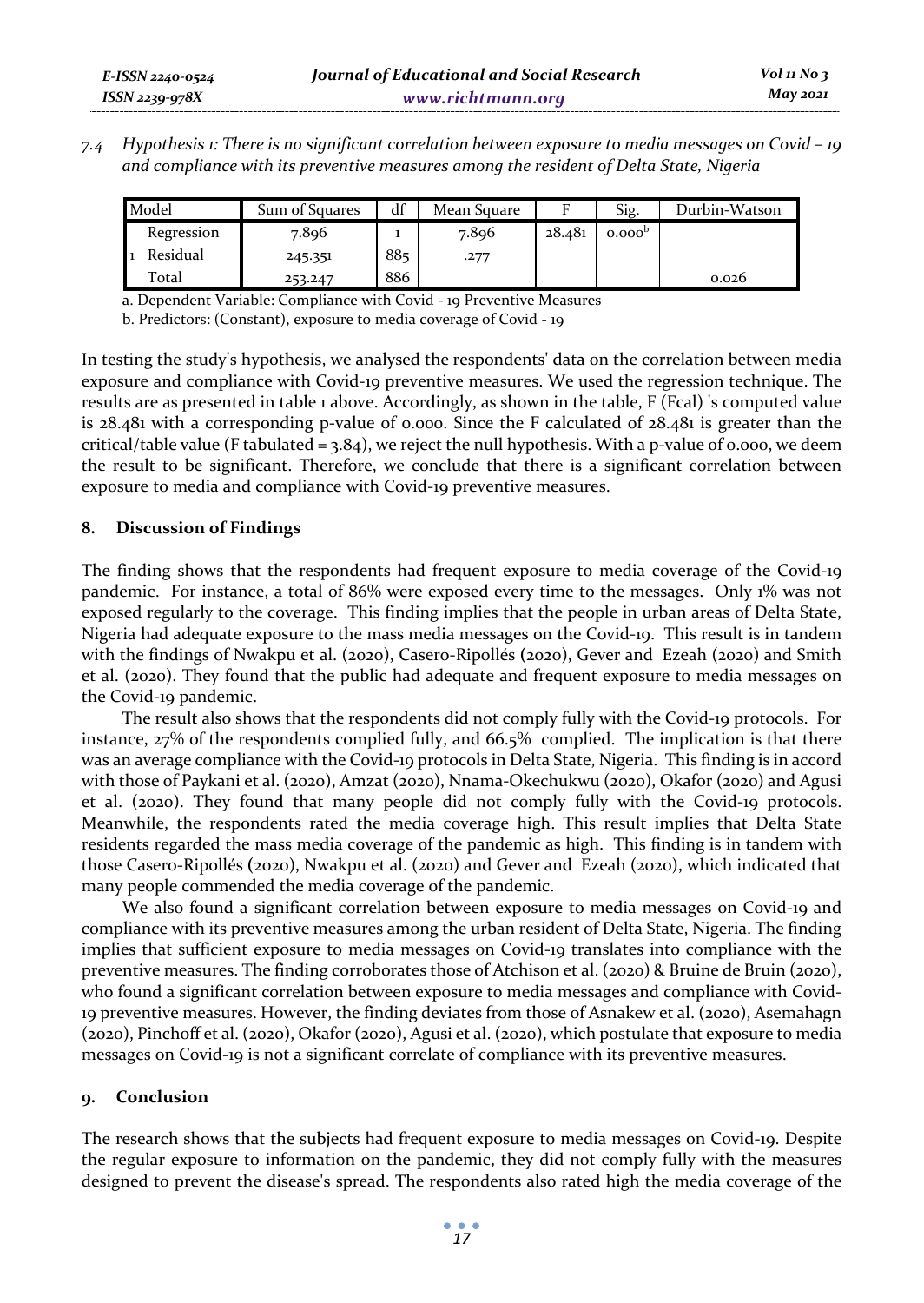| E-ISSN 2240-0524 |  |
|------------------|--|
| ISSN 2239-978X   |  |

pandemic in Nigeria. By implication, Delta State's urban residents have frequent exposure to mass media messages on Covid-19 but have an average compliance with the preventive measures. Also, there is a significant correlation between their exposure to media messages and compliance with Covid-19 preventive measures.

## **10. Recommendations**

- 1. We find the frequency of exposure to the mass media messages on Cov-19 to be adequate. Therefore, we recommend the people sustain their high frequency of exposure to mass media messages on Covid-19.
- 2. The government and other authorities saddled with managing or preventing the spread of Covid-19 should make efforts to win the public's trust to have confidence in them and the mass media messages on Covid-19. Such an attempt will motivate the public to comply with the Covid-19 protocols.
- 3. The mass media should strive harder to cover the pandemic to sustain the public's high rating of their pandemic coverage.

## **References**

- Adebowale, O. (2020). The Nigerian victory against the 1918 influenza endemic and the 1897 epidemic. *Guardian Nigerian Newspaper*. Retrieved 5 January 2021 from http://m.guardian.ng/life/thenigerian-victory-againstthe-1918-influenzapandemic-and-1897-smallpox-epidemic/
- Adelakun, L.A & Adnan, H.M. (2016). Communicating health: media framing of Ebola outbreak in Nigerian newspapers. Jurnal Komunikasi: Malaysian Journal of Communication. 32(2):362-80
- Agusi, E.R., Ijoma, S.I., Nnochin, C.S., Njoku-Achu, N.O., Nwosuh, C.I., Meseko, C.A. (2020). The covid-19 pandemic and social distancing in Nigeria: ignorance or defiance. *Pan Africa Medical Journal*, 35(2):52. DOI: 10.11604/pamj.2020.35.2.23649t
- Amzat, J, Aminu, K, Kolo V.I, Akinyele, A.A, Janet A. Ogundairo J.A, and Danjibo, M.C (2020). Coronavirus outbreak in Nigeria: Burden and socio-medical response during the first 100 days. *International Journal of Infectious Disease,* 98. 218-224
- Apuke, O.D & Omar, B. (2021). Fake news and COVID-19: modelling the predictors of fake news sharing among social media users. *Telematics and Informatics*. 56: 101475
- Asemahagn MA. (2020). Factors determining the knowledge and prevention practice of healthcare workers towards covid-19 in Amhara region, Ethiopia: a cross-sectional survey. *Trop Med Health*. 2020;48:1–11. doi:10.1186/s41182-020-00254-3
- Asnakew, Z, Asrese, K & Andualem, M. (2020). Community Risk Perception and Compliance with Preventive Measures for COVID-19 Pandemic in Ethiopia. Risk Management and Healthcare Policy, 13. Retrieved 5 January 2021 from https://www.dovepress.com/community-risk-perception-and-compliance-withpreventive-measures-for--peer-reviewed-fulltext-article-RMHP#
- Atchison, C.J, Bowman, L, Vrinten, C, Redd, R, Pristerà, P & Eaton, JW (2020). Perceptions and behavioural responses of the general public during the covid-19 pandemic: a cross-sectional survey of UK adults. *medRxiv*.
- Austrian, K, Pinchoff, J & Tidwell J.B, et al. (2020) Covid-19 related knowledge, attitudes, practices and needs of households in informal settlements in Nairobi, Kenya. *LANCET*. Retrieved on 5 January 2021 from https://www.who.int/bulletin/online\_first/20-260281.pdfdoi:10.2139/ssrn.3576785
- Bruine de Bruin, W. (2020). Age differences in Covid-19 risk perceptions and mental health: evidence from a national us survey conducted in March 2020ʹ. *The Journals of Gerontology: Series B*.
- Casero-Ripollés, A. (2020). Impact of Covid-19 on the media system. Communicative and democratic consequences of news consumption during the outbreak. *El Profesional de la Información*, 29(2) e29022https://doi.org/10.3145/epi.2020.mar.23
- Collinson, S., Khan, K. & Heffernan, J. M. (2015). The Effects of Media Reports on Disease Spread and Important Public Health Measurements. *PLoS ONE*,  $10(11)$ , e0141423.
- Elmahdawy, M, Elsisi, G.H, Carapinha, J, Lamorde, M, Habib, A, Agyie-Baffour, P, Soualmi, R, Ragab, S, Udezi, A.W, Usifoh & Usifoh, S (2017) Ebola Virus Epidemic in West Africa: Global Health Economic Challenges, Lessons Learned, and Policy Recommendations. *Value Health Reg Issues*, 13:67-70
- Folarin, B. (2001). Theories of Mass Communication: An Introductory Text Abeokuta: link publications.